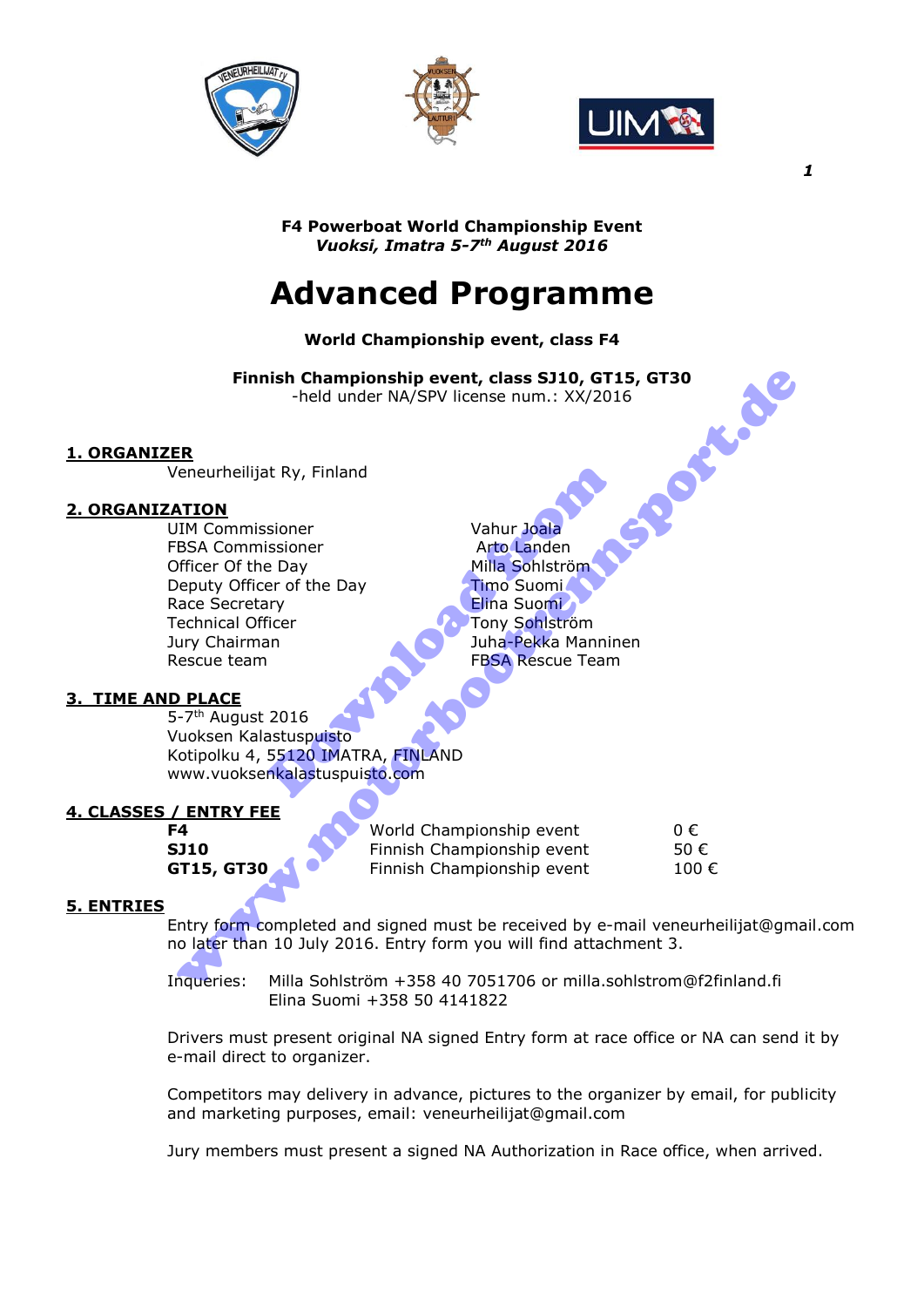





# **6. INSURANCE**

UIM rule § 205.09. Insurance certificate in Finnish or in English must be presented when driver is entering. Insurance "for third parties" is available at race office price 90 €. Foreign drivers from other EU or ETA country, must have a European Health Insurance Card, EHIC.

### **7. TRANSPORTATION**

No transportation organized, no transportation compensations.

A ferry company **Silja Line Finland** is proud to offer discounted rates for drivers and team members in all they routes to Finland and back from Estonia and Sweden. For ferry bookings and further information, contact: kati.gaubert@tallinksilja.com of erry company **Sitja Line Finland** is proud to offer discounted rates for drivers<br>earn members in all they routes to Finland and back from Estonia and Sweden.<br>HOD RACE OFFICE<br>erry bookings and further information, contac

# **8. PIT AREA AND RACE OFFICE**

- Pit area and Race office will be open from Thursday  $4<sup>th</sup>$  August 2016, at 1 pm, until to the prize giving ceremony. Pit area will be guarded by nights.

- Organizer will point a place to the teams.
- Only one tent /Team is allowed on area.
- Open pit area for visitors.
- On the pit area, every boat must use an absorbent carpet (UIM 703).
- Every Team must have at least 2 kg fire extinguisher, in or nearby boat at the tent.
- Parc Ferme will located near the crane. (UIM 320.02)
- Smoking, open fire and alcohol are prohibited in pit area.
- After race, own place in pit area must be cleaned.

-All team members and drivers is recommended appropriate team clothing at the pit area and all official events from Friday to Sunday.

#### **9. RULES**

The race is to be held under the rules of UIM and special race regulations by organizer. Ages of the drivers, UIM rule 203.041 Noise reductions, UIM rule 504. d Race office will be open from Thursday 4<sup>th</sup> A<br>ing ceremony. Pit area will be guarded by nigl<br>will point a place to the teams.<br>ent /Team is allowed on area.<br>rea for visitors.<br>area, every boat must use an absorbent carpe<br>

**SJ10, GT15, GT30:** The race is to be held under the rules of UIM, regulations from NA and special race regulations by organizer.

#### **10. BUOY FEE**

Repairing fee 200  $\epsilon$  / damaged buoy.

Fee must be paid before next event or after the final race/heat to the Race Office.

# **11. PUBLICITY ON THE BOATS**

Organizer reserves the right to fix sponsor sticker size 10x30 cm to all boats. The advertising of tobacco products and alcoholic beverages over 22%, is prohibited by law in Finland.

#### **12. FUEL**

By UIM rule 508.02. Refuelling forbidden at launching and starting jettys. Receipt of the fuel 95 or 98 octane must be presented to the scrutineer.

Fuel must be bought from: Teboil Imatrankoski Lappeentie 40, 55100 IMATRA, FINLAND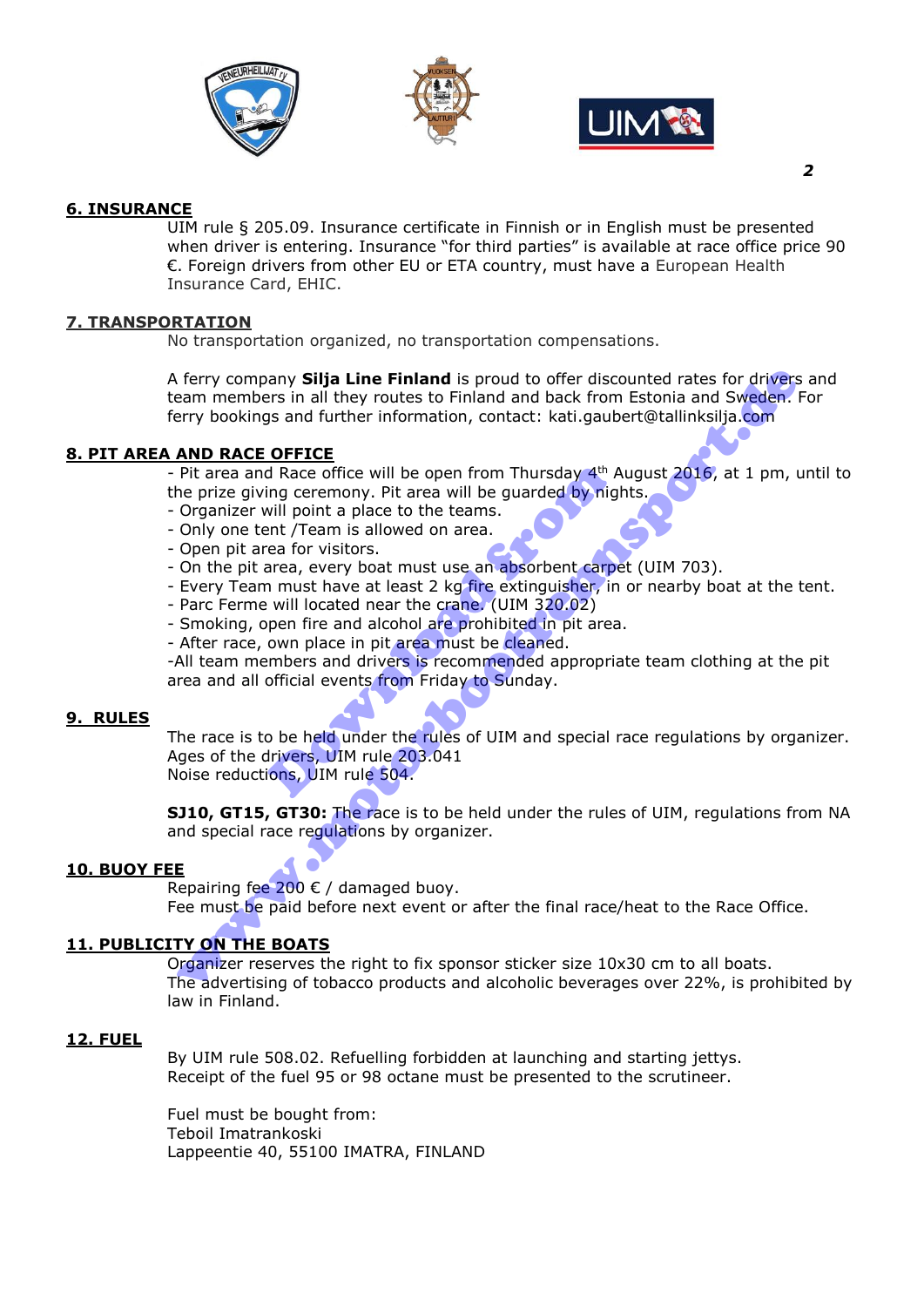





# **13. TIME SCHEDULE**

See attachment 2: Preliminary Time Schedule.

#### **14. DRIVERS BRIEFING**

Drivers briefings will be held at Sport Hall of Imatra. Driver and radio person must be present all Drivers briefings. All radio persons must speak English.

#### **15. LAUNCHING**

All boats will be launched in water by crane or slip way. Only organizers ATVs allowed at slip way.

#### **16. PRACTICE**

Practicing is allowed only by the time schedule. Only scrutineered boats can entry to the practice. Only ?? boats on the race course at the same time.

**F4:** Extra Free Practice 60 min at Friday 5<sup>th</sup> august

#### **17. QUALIFICATION**

**F4:** Qualifications

**SJ10, GT15, GT30:** Time trial: 2 individual laps

#### **18. STARTING PROCEDURE**

Dead engine start from a jetty alongside the race course as per UIM rule 307. Starting positions for  $1<sup>st</sup>$  heat will be determined by time trial or qualification. ee Practice 60 min at Friday 5<sup>th</sup> august<br>tions<br>**GT30:** Time trial: 2 individual laps<br>**URE**<br>start from a jetty alongside the race course a<br>tions for 1<sup>st</sup> heat will be determined by time t<br>**E**<br>**urse is in attachment 1.**<br>mb

#### **19. RACE COURSE, RACE**

#### **The race course is in attachment 1.**

Maximum number of boats on the race course; F4 ??, GT30 ??, GT15 16, SJ10 16

**F4**

UIM F4 2. Race format

#### **SJ10, GT15, GT30**

Minimum 5 boats/class. 10 laps in heat. Four (4) heats for each driver are taken to consideration in the final classification. Will be driven by UIM rules and regulations by NA. Points according to the rules of UIM. E<br>
Tracticing is allowed only by the time schedule. Only scrutineered boats<br>
The practice. Only ?? boats on the race course at the same time.<br>
4: Extra Free Practice 60 min at Friday 5<sup>th</sup> augusts<br>
CATION<br>
4: Qualification

#### **20. SCRUTINEERING**

By the rules of UIM.

#### **21. PROTESTS**

Protest fee is 80 euros. Refunded if the protest will be approved. UIM400 rules.

**F4:** Time for a protest is one hour after posting of the results.

**SJ10, GT15, GT30:** Time for a protest is 30 min after posting results.

# **22. PRIZE GIVING CEREMONY, AWARDS AND TRAVEL MONEY**

#### **F4:**

At Saturday immediately after  $1<sup>st</sup>$  race will be award ceremony. Prize giving ceremony will be held after 2<sup>nd</sup> Race. The winner will be driver that has collected the most points during the two day's event. Best three drivers will be awarded (prizes).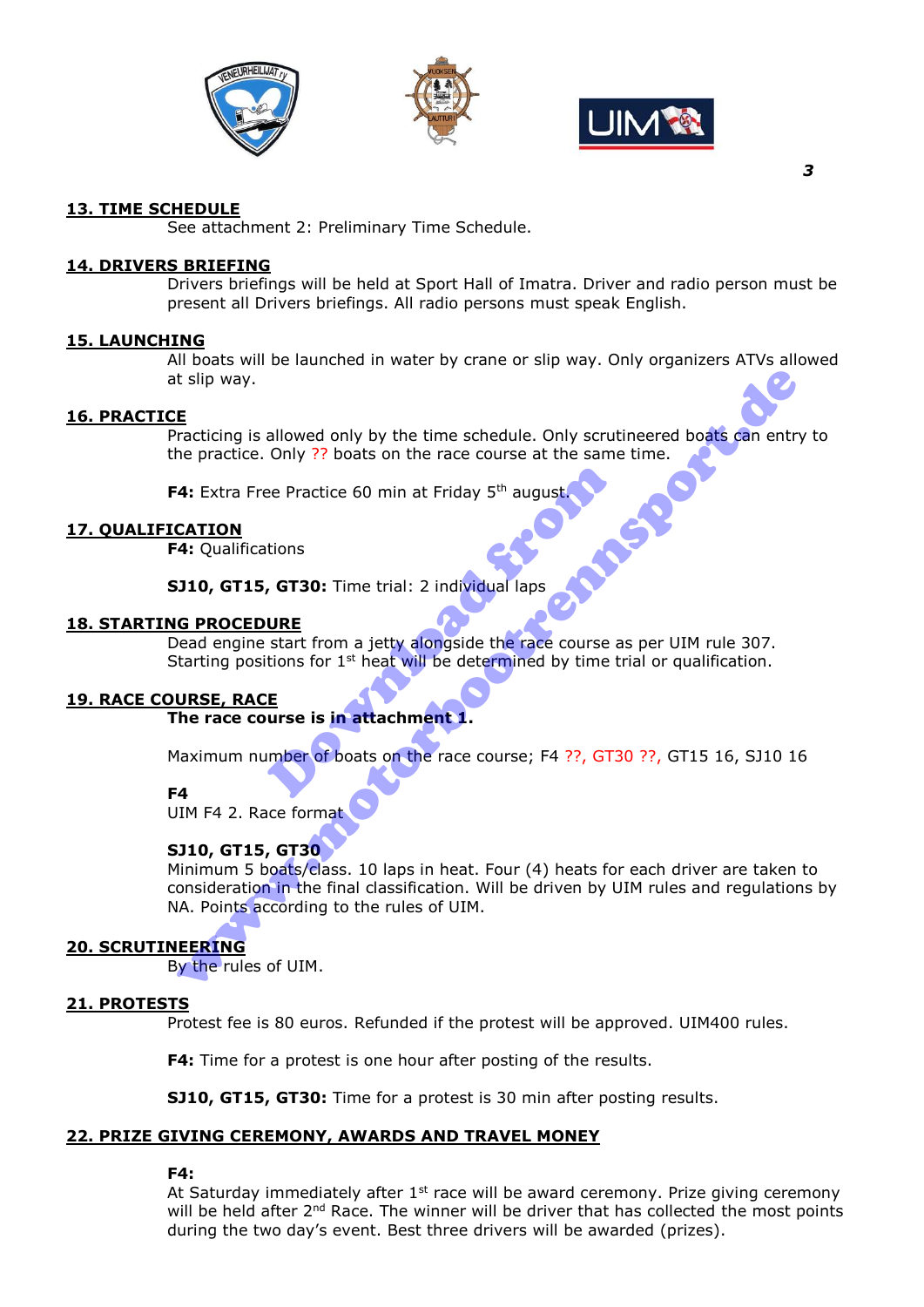





*4* 

Travel money by Formula 4 rule 14. Travel money by cash. Travel money will paid only drivers who sent their entry forms in time.

# **SJ10:**

Three best drivers will be awarded by prizes. All drivers will be awarded.

# **GT15, GT30:**

Three best drivers will be awarded by prizes.

### **23. ACCOMODATION, RESTAURANT AND GET TOGERTHER PARTY**

Free parking area for 1 caravan/team nearby pit area. Limited electricity available. Other caravans 30 €/event.

At the pit area Restaurant Wanha Virveli sells coffee, food and snacks and their fish specialities.

Few accommodation options: www.centerhotelimatra.fi www.rantasipi.fi/hotellit/imatran-valtionhotelli www.imatrankylpyla.fi

Get together party: Friday evening at 19-21 pm at Sport Hall of Imatra. Every team have to be present and wear team clothing at the event. Every team will get 4 tickets (salad buffét). Pa Restaurant Wanha Virveli sells coffee, food<br>
nodation options:<br>
notelimatra.fi<br>
pi.fi/hotellit/imatran-valtionhotelli<br>
nkylpyla.fi<br>
party: Friday evening at 19-21 pm at Sport<br>
resent and wear team clothing at the event. **DATION, RESTAURANT AND GET TOGERTHER PARTY**<br>
Tree parking area for 1 caravan/team nearby pit area. Limited electricity available<br>
the pit area Restaurant Wanha Virveli sells coffee, food and spacks and their f<br>
the pit ar

#### **24. MORE INFORMATION**

Important information, bulletins etc. will be published via closed Facebook group: Vuoksi Race 2016 for drivers and teams

veneurheilijat@gmail.com www.facebook.com/imatrakareliarace www.vuoksenkalastuspuisto.com

Results of the race will be followed at www.facebook.com/imatrakareliarace

# **25. ATTACHMENTS**

- 1. Race Course
- 2. Time Schedule
- 3. Entry form

#### **Welcome to Imatra, Finland**

\_\_\_\_\_\_\_\_\_\_\_\_\_\_\_\_\_\_\_\_\_\_\_\_\_\_\_\_\_\_\_\_\_\_\_\_\_\_\_\_\_\_\_ Timo Suomi Veneurheilijat ry Chairman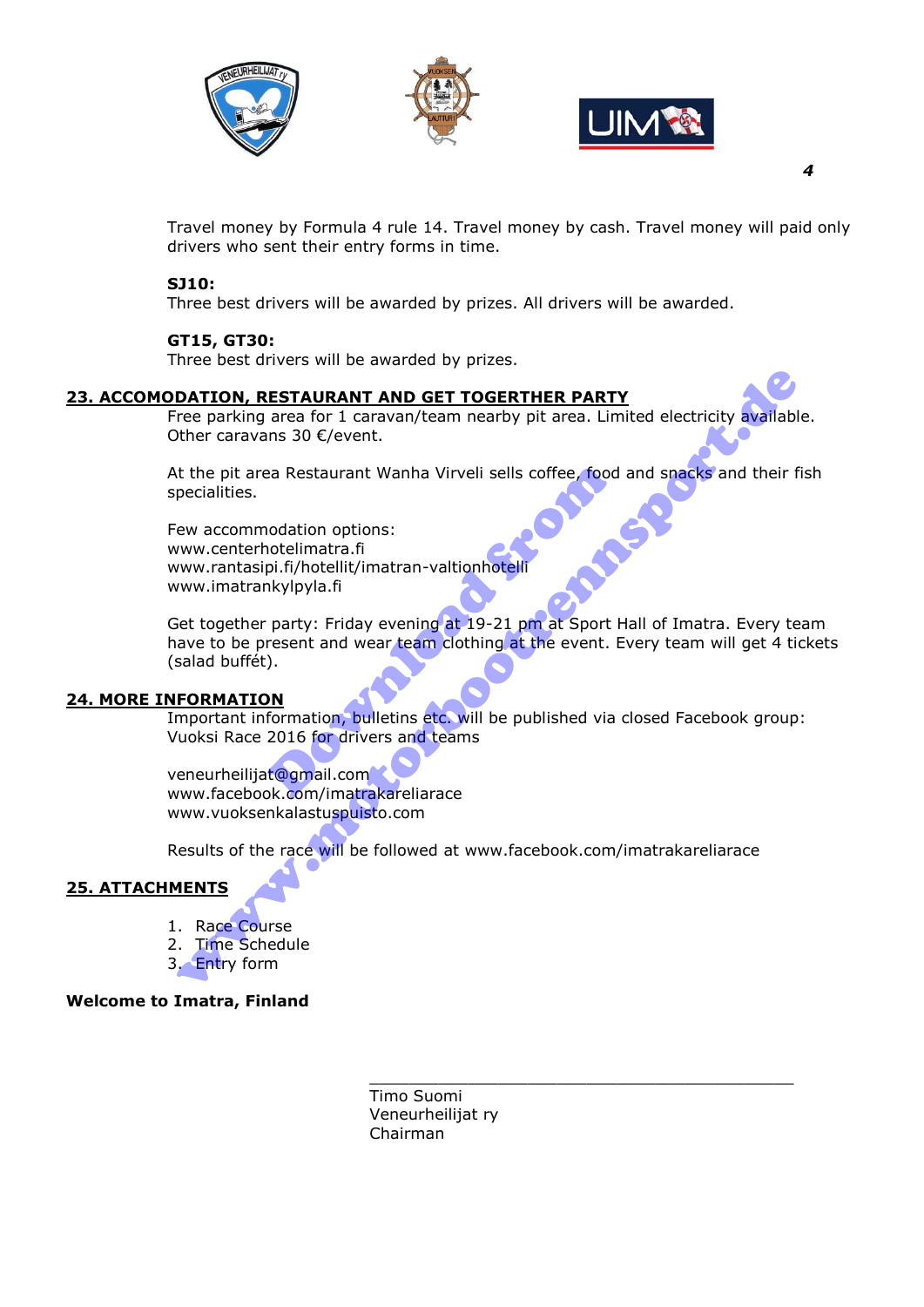





### Attachment 1: Race course



 *5*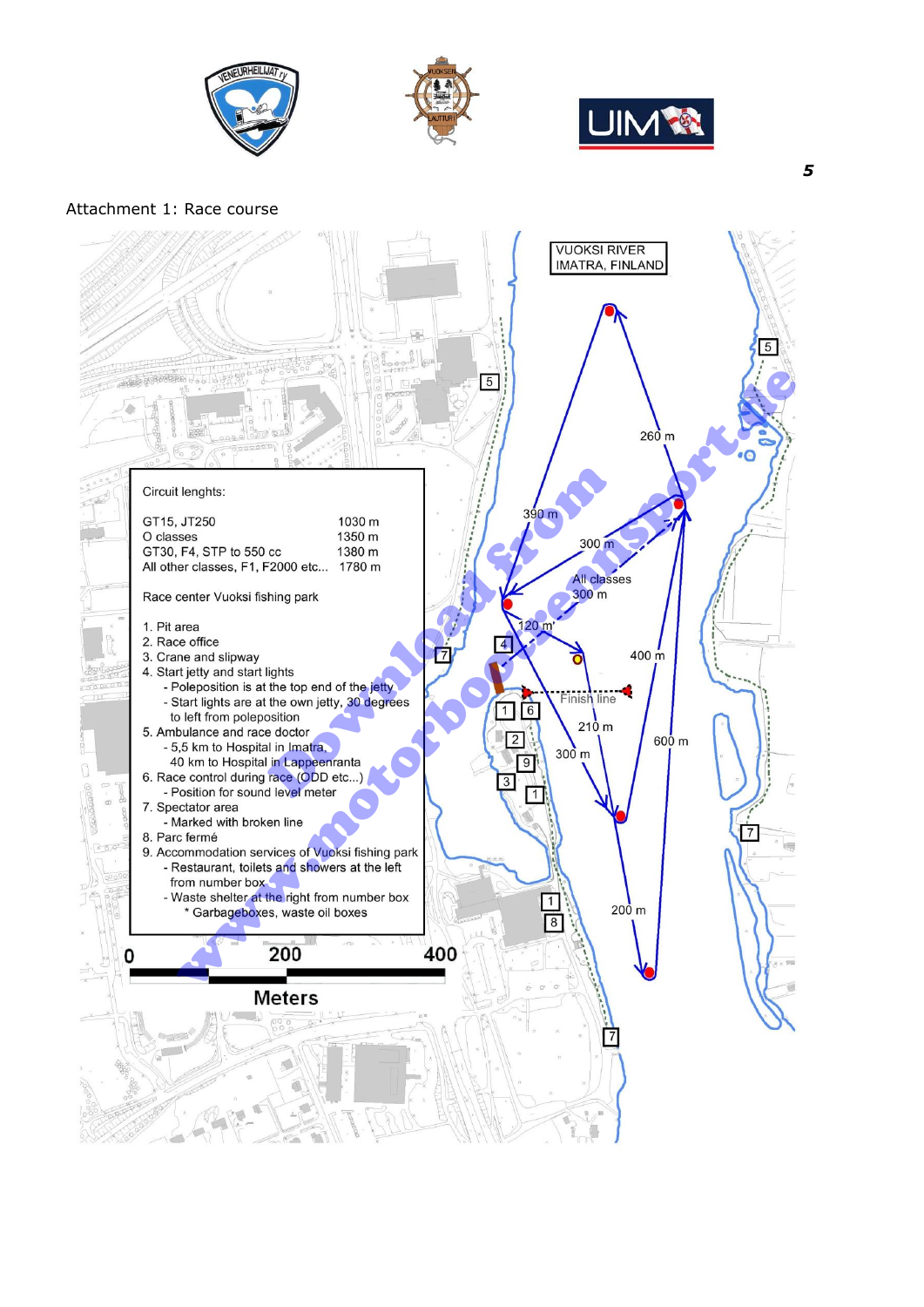





# Attachment 2: Preliminary Time Schedule

#### **Thursday 4th August**

|                            | 13:00 Pit area open                            |                          |                                    |
|----------------------------|------------------------------------------------|--------------------------|------------------------------------|
|                            | 13:00 Caravan P open                           |                          |                                    |
|                            | 14:00-18:00 Check in and registration          |                          |                                    |
|                            | 16:00 Organicing committee meeting             |                          |                                    |
|                            |                                                |                          | <b>Postage</b>                     |
| <b>Friday 5th August</b>   |                                                |                          |                                    |
|                            | 10:00 Pit area open                            |                          |                                    |
|                            | 10:00 Office open                              |                          |                                    |
|                            | 10:00-15:00 Check in and registration          |                          |                                    |
|                            | 10:00-16:00 Scrutineering                      |                          |                                    |
|                            | 12:00 NA classes Drivers Briefing              |                          |                                    |
|                            | 13:00 GT30 Free practice + time trial          |                          |                                    |
|                            | 14:00 SJ10 Free practice + time trial          |                          |                                    |
|                            | 15:00 GT15 Free practice + time trial          |                          |                                    |
|                            | 15:00 F4 Drivers breefing: Extra free practice |                          |                                    |
|                            | 16:00 GT30 1st heat                            |                          |                                    |
|                            | SJ10 1st heat                                  |                          |                                    |
|                            | GT15 1st heat                                  |                          |                                    |
|                            | 17:00-18:00 F4 Extra Free Practice             |                          |                                    |
|                            | 18:00 Jury meeting                             |                          |                                    |
| <b>Saturday 6th August</b> |                                                | <b>Sunday 7th August</b> |                                    |
|                            | 8:30 Office open                               |                          | 9:00 Office open                   |
|                            | 8:30 Scrutineering                             |                          | 9:15 Drivers briefing              |
|                            | 9:00 Drivers Briefing                          |                          | 10:00-10:45    F4    Free practice |
| 9:45-10:05                 | GT30 Free practice                             |                          | 11:00 GT15 Free practice           |
|                            | Gt30 2nd heat                                  |                          | 11:20 SJ10 Free practice           |
|                            | 10:30-10:50 SJ10 Free practice                 |                          | 11:40 GT30 Free practice           |
|                            | SJ10 2nd heat                                  |                          | 12:30 F4 Qualifying                |
|                            | 11:30-12:15 F4 Free practice                   |                          | Q1                                 |
|                            | 12:30-12:50 GT15 Free practice                 |                          | Q <sub>2</sub>                     |
|                            | GT15 2nd heat                                  |                          | Q <sub>3</sub>                     |
|                            | 14:00 F4 Qualifying                            |                          | F4 Qualifying Race                 |
|                            | Q1                                             |                          | 15:00 GT15 4rd heat                |
|                            | Q <sub>2</sub>                                 |                          | SJ10 4rd heat                      |
|                            | Q <sub>3</sub>                                 |                          | GT30 4 rd heat                     |
|                            | F4 Qualifying race                             |                          | 16:30 F4 Race 2                    |
|                            | 16:45 GT30 3rd heat                            |                          | Prize giving ceremony              |
|                            | SJ10 3rd heat                                  |                          |                                    |
|                            | GT15 3rd heat                                  |                          |                                    |
|                            | 18:00 F4 Parade Lap                            |                          |                                    |
|                            | 18:15 F4 Race 1 (20 laps)                      |                          |                                    |
|                            | F4 award ceremony                              |                          |                                    |
|                            |                                                |                          |                                    |